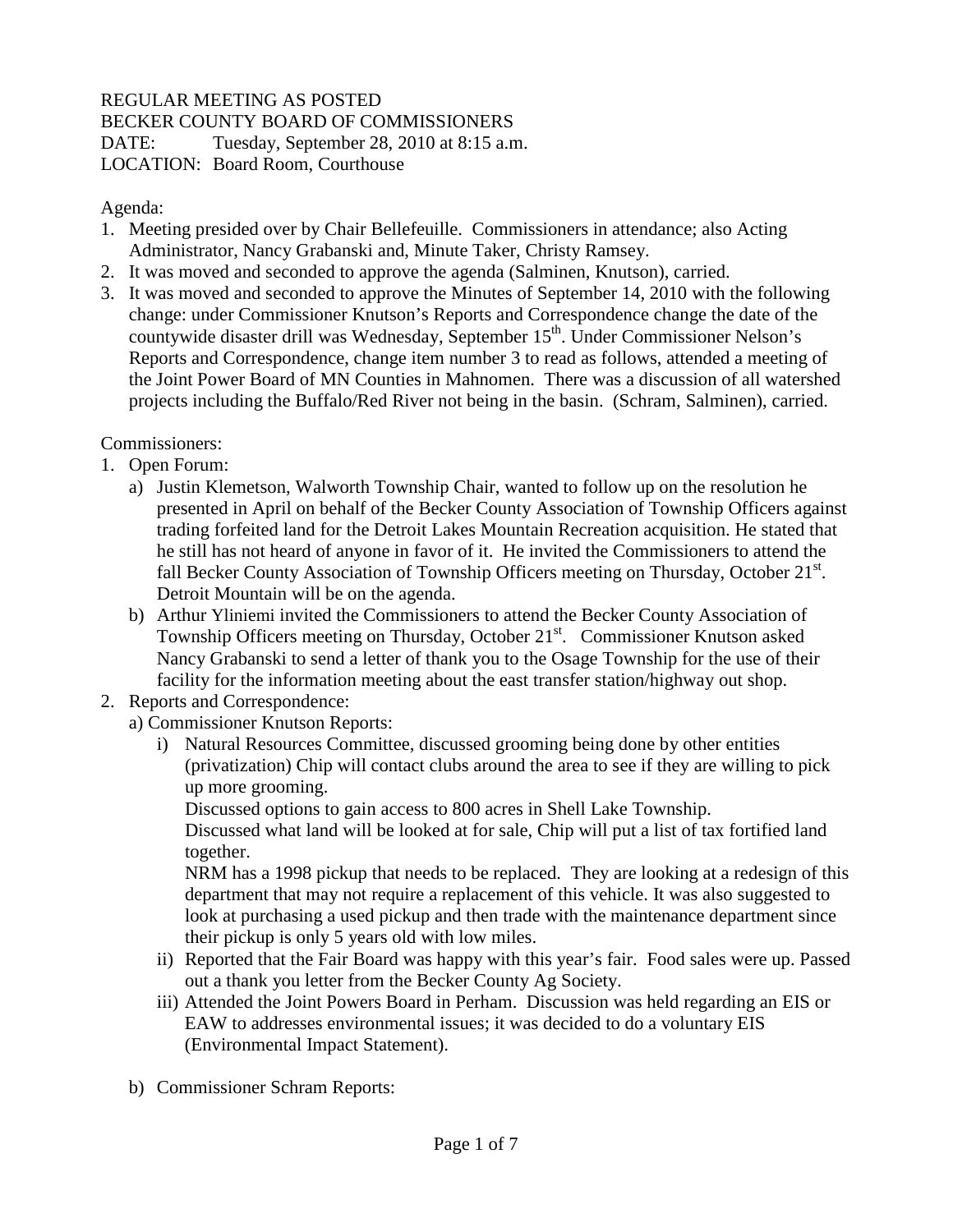- i) Attend the Highway Committee Meeting and Highway 32 and 25. The shoulder has been redone with recycled asphalt.
- ii) Regarding the Historical Society, Commissioner Schram has been unable to attend the start of the meetings due to scheduling conflicts. Commissioner Schram asked if another Commissioner would be willing to attend the meetings as a liaison.
- iii) Attended Winter Trails Committee where they discussed possibility of clubs picking up additional trials to groom. Also discussed the purchasing of groomer and options available.
- iv) Commissioner Schram reported that he would like to attend the AMC Annual Conference in St. Cloud.
- v) Attended the West Central/Land Dancing Sky agency on Aging. It was approved to have Wolf Lake Klondike Café to provide senior meals.
- c) Commissioner Nelson Reports:
	- i) No report.
- d) Commissioner Bellefeuille Reports:
	- i) Attended the Association of MN Counties Indian Affairs Advisory Council meeting in Alexandria. He noted that Commissioner Schram also attended. They had invited Rural MN CEP. They did talk about a new Human Service Bill that will be coming up. Commissioner Schram said they also talked about counties being left out of the loop because of the regular communication between the tribes and the State.
- e) Commissioner Salminen Reports:
	- i) Attended the Natural Resources Committee where a new groomer was discussed for Commissioner Nelson's district. An option discussed was using a grant to purchase a new groomer. It was decided to wait and see what this winter is like. If the groomer that had been previously looked at is no longer available they would look at buying a new one. He reported that one reason the fund is built up is because of the mild winters we have had. If a new groomer was purchased there would be no funds to pay a part-time operator. Commissioner Salminen is in favor of having someone private take it over.
	- ii) Attend Lakeland Mental Health meeting. It was reported that the Mental Health industry is being hit by cuts. The GMAC program, ran through Human Services, funding is drying up. Discussed that the Shared Care Program is has funding issues and that help is needed from Sanford and Innovis to keep this benefit. Commissioner Nelson stated that while the program might be losing money, it is a cost savings to the people. Commissioner Salminen agreed that it is a beneficial program that has saved the county a lot of money.
- f) Acting County Administrator, Nancy Grabanski
	- i) Gave an update on the administrator vacancy. The positions closing date is October  $6<sup>th</sup>$ . They have received 10 or so applications so far. She is expecting more to come in during the last week or so of the posting. The position has been advertized in several areas including the Metro, and Fargo-Moorhead (Jobs HQ), AMC, and NACO.
- g) Commissioner Nelson made a motion to approve the commissioners to attend the AMC Conference Meeting in December in St. Cloud. (Nelson, Knutson), Carried.

Auditor-Treasurer, Licenses and Permits

a) There were no licenses or permits

Finance Committee Minutes, Ryan Tangen presented: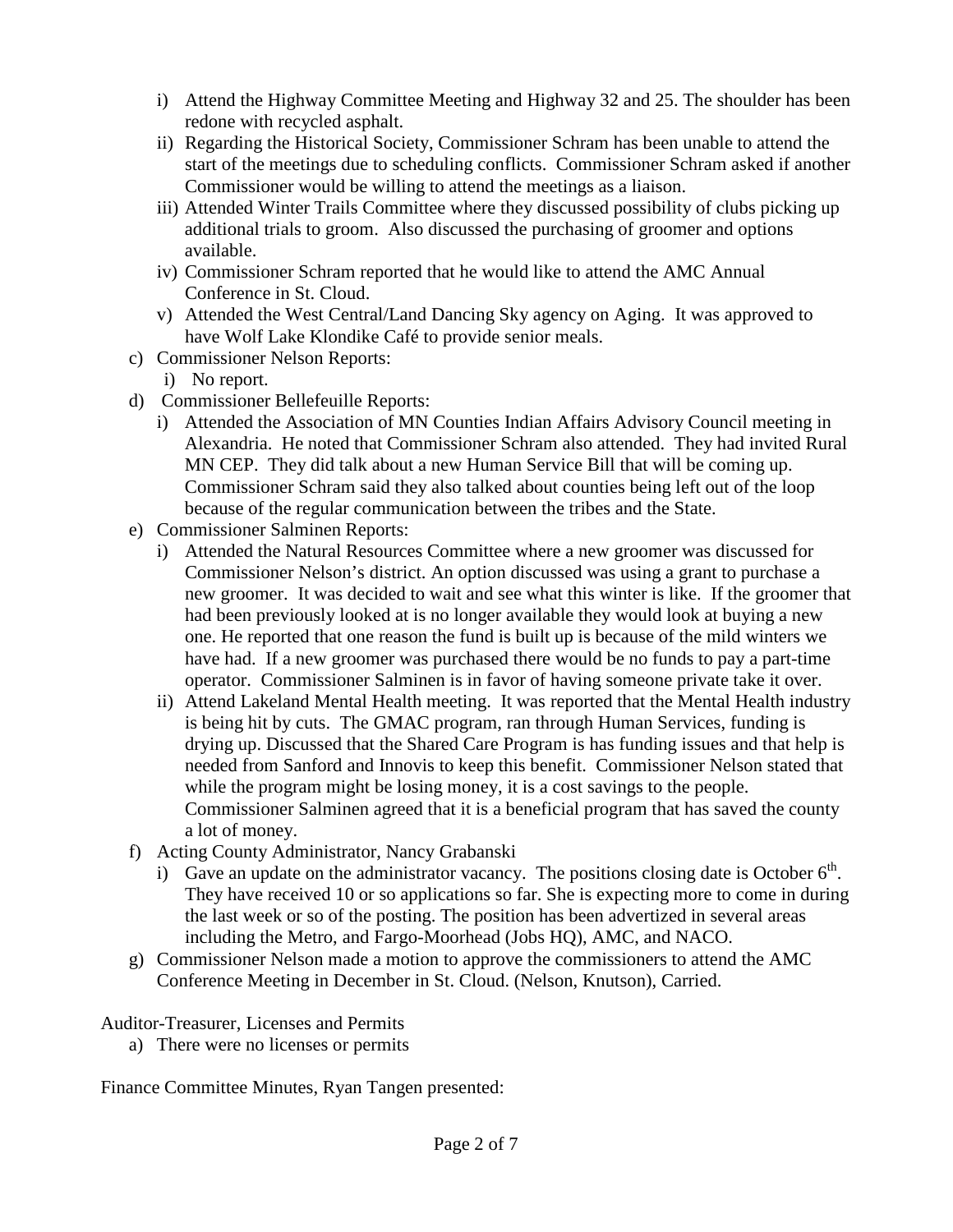- 1. It was moved and seconded to approve the Claims with the over 90 day claims (1) MN Dept of Labor in the amount of \$60.00; and the Auditor's Warrants for 9/15/2010 in the amount of \$34,324.07 and for 9/21/2010 in the amount of \$176,905.80. (Knutson, Nelson), carried.
- 2. The Human Services claims were reviewed and it was recommended to approve as presented.
- 3. It was recommended by the Finance Committee to approve when presented Resolution 09.10.2C confirms the County's support for the City of Perham's Capital Assistance Program application for expansion and improvements of the PRRF and Resolution 09-10-2D accepts a State of Minnesota grant in the amount of \$50,000 for improving our rural recycling program.
- 4. It was recommended by the Finance Committee to be held until next meeting, Resolution 09-10- 2E authorizing the purchase of a new trail groomer.
- 5. It was recommended by the Finance Committee to approve when presented Resolution 09.10.2A and Resolution 09-10-2B that accepts an operating grant in the amount of \$4,200 and authorizes the Veterans Service office to enter into a lease agreement with Marco.
- 6. It was recommended by the Finance Committee to approve when presented a Microfilm Reader/printer with an estimated cost of \$8,450 and a proposal for digitizing 27,000 microfilm images at an estimated cost of \$6,480. Both items will be funded from the Recorder's Equipment Fund. (Nelson, Knutson), carried.
- 7. It was recommended by the Finance Committee to approve when presented Resolution 09-10- 2F authorizing the final acceptance and payment for SP 03-611-12 is the amount of \$91,684.89.
- 8. It was recommended by the Finance Committee to approve when presented a quote from Herzog Roofing in the amount of \$2,315 to repair the exercise area above the jail that has been leaking. (Salminen, Schram), carried.
- 9. A discussion about the possible acquisition of Lookout Rock Properties was held. The discussion focused on the availability and risk of outside funding.

Open discussion on D.L. Mountain. Guy Fischer presented along with Aaron Lauinger with DMRA, Inc.

- 1. Continuing the process of looking into the purchase of D.L. Mountain property.
- 2. DMRA handed out the preliminary draft of their 3-year Capital Improvement Plan.
	- a) They are proposing to partner with the county to purchase D.L. Mountain and develop a full regional park. The park would include a full-service ski area, year-round park, campground, trail system with cross country skiing, hiking, and mountain biking. The group would run the area while the county would retain ownership.
	- b) The Regional Park Grant would be the stronger option, providing matching grants for up to 60% and that per the grant proposal all facility would need to be completed within three years. The draft proposal for the three year project was estimated at 3.2 million dollars and the county would have to contribute \$340,000, these figures were based of the DMRA's estimates.
	- c) Commissioner Bellefeuille felt the decision has been made not to trade tax forfeited land to purchase the property. Commissioner Knutson asked why the county needs to be involved at all since they would only have to pay a small portion. Mr. Lauinger explained that the grants are not available to private groups; they have to partner with the County in order to be eligible for the state grants. The need to be under the County's liability because of the torts caps for governmental entities. Mr. Fischer explained that this is the time to discuss the options because the deadline for the grant is not until March,  $31<sup>st</sup>$ , 2011. Commissioner Nelson asked if they went forward with a smaller vision would there be other grants available? Mr. Fischer noted that he assumes there might be but that would need to be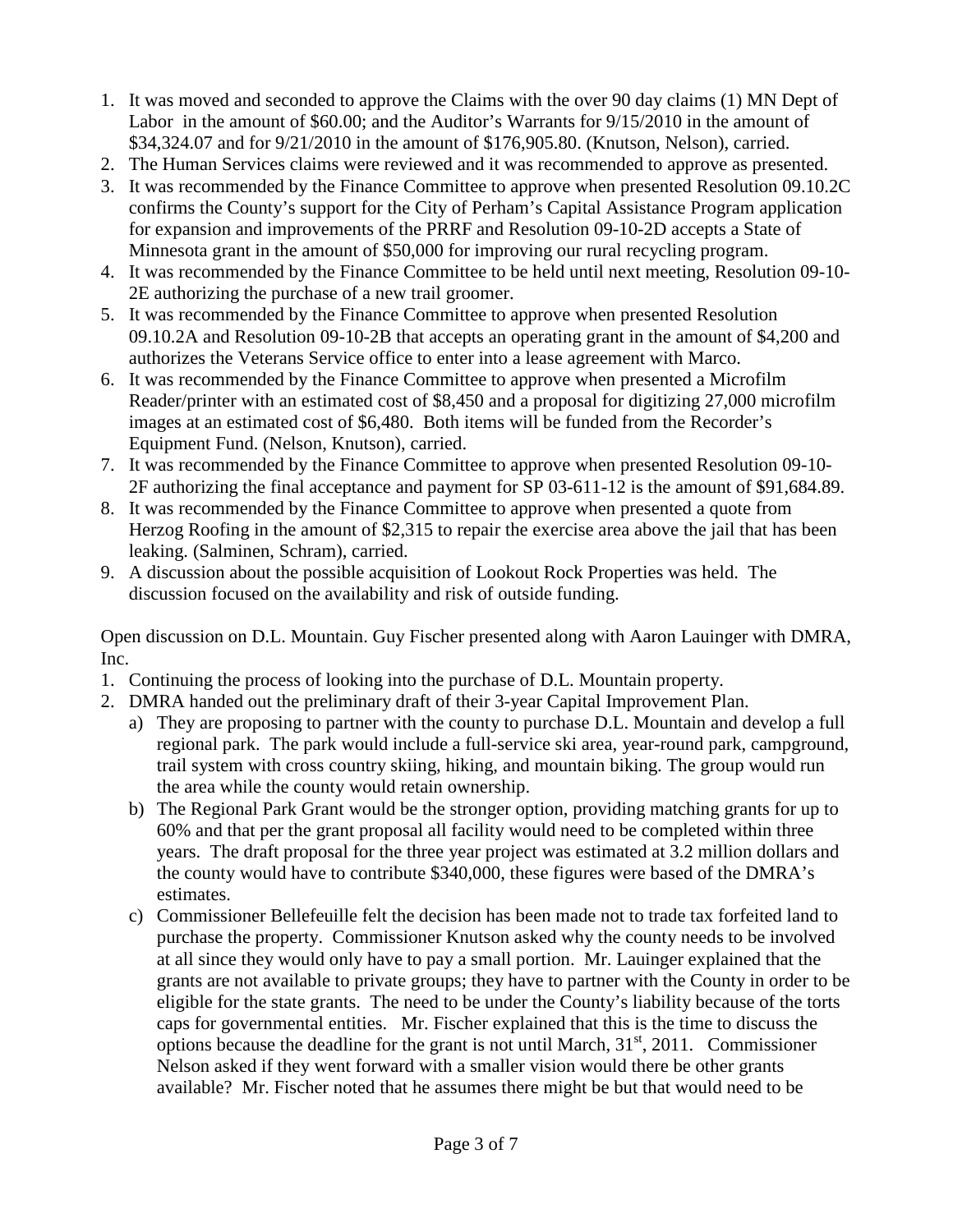explored. Commissioner Nelson stated that they need to weigh the risks verses the rewards with this project and that he would like to see more involvement from the city.

d) Commissioner Knutson said that he is not sure what the public thinks about it and that he has not heard many in support. Commissioner Bellefeuille said he lives in a different part of the county and has received support for this project. He also noted that EDA's money is ear marked for this kind of project. Commissioner Nelson also said you can find quite a bit of support depending on how it is funded and what your risks are.

## Closed Session

- 1. Commissioner Bellefeuille requested a motion to close the board meeting. It was moved and seconded to close the board meeting to consider offers of purchase for the property of commonly referred to as D.L. Mountain consisting of approximately 200 acres located within Erie Township as directed by the Board on July 13, 2010. (Nelson, Salminen), carried.
- 2. It was moved and seconded to open the session. (Nelson, Knutson), carried.

Human Services: Nancy Nelson Presented:

- 1. It was moved and seconded to approve all Human Services Monthly Reports. (Knutson, Salminen), Carried.
- 2. It was moved and seconded to approve Human Services Claims. (Salminen, Schram), carried.
- 3. It was moved and seconded to accept the Community Health Report. (Salminen, Knutson), carried.
- 4. It was moved and seconded to approve the Community Health Claims. (Salminen, Schram), carried.
- 5. It was moved and seconded to accept the Transit Ridership Report (Schram, Salminen), carried
- 6. It was moved and seconded to approve the Transit Ridership Claims. (Salminen, Schram), carried.

Planning and Zoning, Patty Swenson Presented:

1. Planning Commission Recommendations from September 21, 2010.

 a) First Order of Business: Wayne and Lana Stoelting. It was moved and seconded to concur with Zoning to approve the change of zone from commercial to residential based on the fact that it is not longer used as commercial property. (Knutson, Schram), carried.

 b) Second Order of Business: Leroy and Deborah Larson. It was moved and seconded to concur with zoning to approve the change of zone from commercial to residential based on the fact that it is compatible with the surrounding area, with the stipulation that if the sale to the Larson's does not go through, the property remains commercial with the addition that that either the property owner or the Power of Attorney for the property owner, must sign off on the change. (Nelson, Knutson), carried.

 c) Third Order of Business: Aggregate Industries. It was moved and seconded to concur with Zoning to approve a conditional use permit for a sand and gravel operation as outlined in the application based on the fact that the use is compatible with the surrounding area. (Schram, Knutson), carried.

 d) Fourth Order of Business-First Request: Stoffel Reitsma. This was tabled by that applicant at the Planning Commission meeting so he could obtain approval from the FAA and the DL Airport. The FFA does not have to give input until the structure is over 200'. Commissioner Salminen said the DL Airport does not have any input because the structure is so far from the airport. A neighbor to the applicant, Cindy Gray, expressed concern over the view of the tower and what negative affect it may have on her property value. She also is concerned that if this is allowed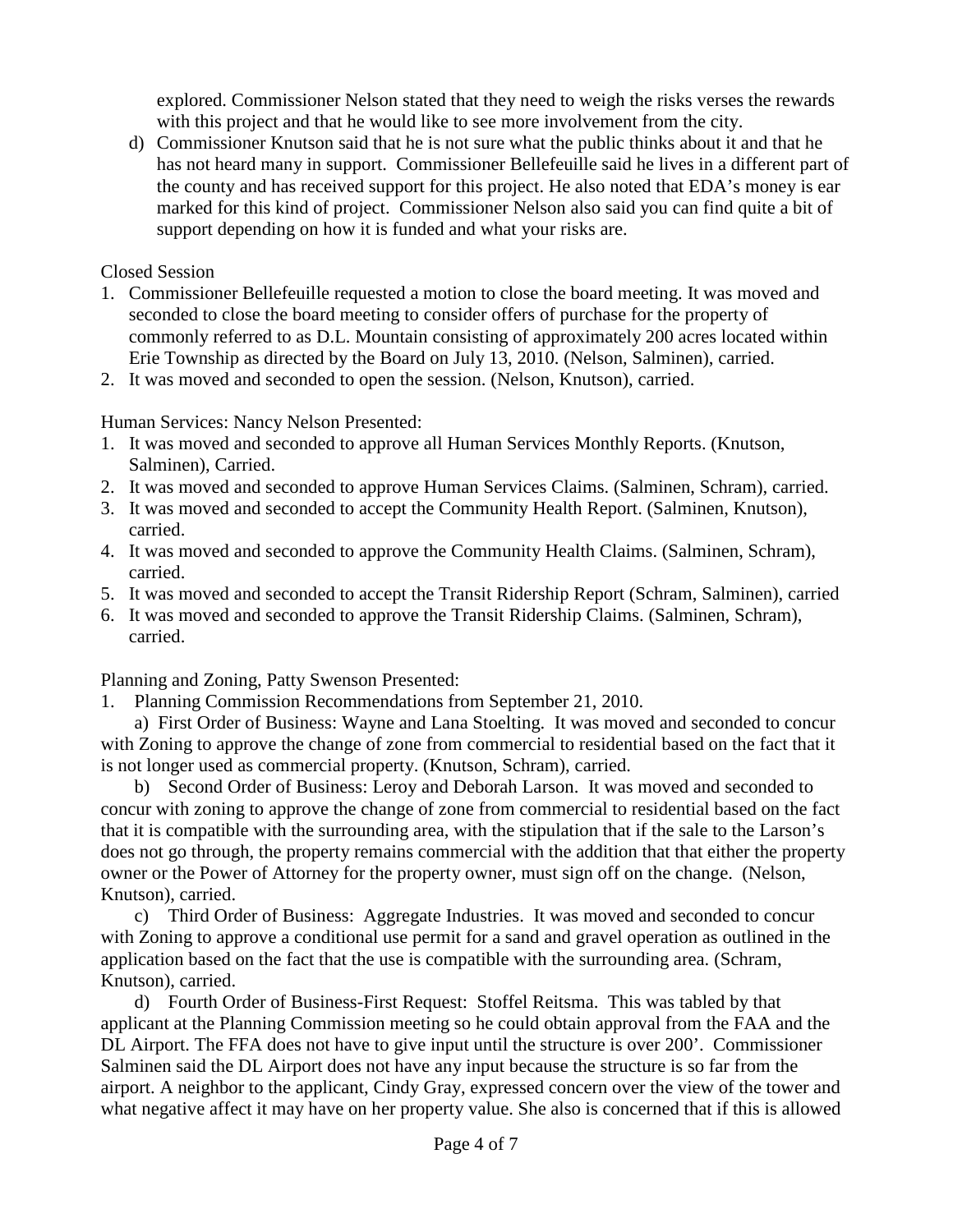it could set a precedence. Evan with Renewable Energy said the closest neighbor is 1300' and that exceeds all setback requirements. They are under a time constraint to get the permit. The construction must be completed by January  $1<sup>st</sup>$  to receive a state grant. It was moved and seconded to bring this order of business back to planning and zoning. (Knutson, Schram), carried.

 e) Fifth Order of Business-Second Request: Randy Freed. It was moved and seconded to concur with planning and zoning to approve a conditional use permit to allow commercial storage and storage condominiums on the property based on the fact that the use would not be detrimental to the surrounding area with the stipulation that approval must be obtained from the County Highway Engineer for access to the property. (Knutson, Salminen), carried.

 f) Sixth Order of Business: Lee Carlson. It was moved and seconded to concur with Zoning to approve the certificate of survey for two tracts of land, one being 62,209 sq ft in size and one being 73,076 sq ft in size, with a remnant tract of 11.02 acres and a change of zone from agricultural to residential for the two newly created tracts based on the fact that it does meet the criteria of the Zoning Ordinance. (Knutson, Schram), carried.

 g) Seventh Order of Business: Final Plat of McSweeney's Addition. It was moved and seconded to concur with Zoning to approve the final plat of McSweeney's Addition based on the fact that is does meet the criteria of the Zoning Ordinance. (Knutson, Nelson), carried. h) Eight Order of Business: Informational Meeting. The next informational meeting is scheduled for Thursday, October 14, 2010 at 8:00 a.m. in the Third Floor Meeting Room in the Original Courthouse.

Assessor: Abatements

1 . It was moved and seconded to approve the abatement for (1) PIN 19.1008.000 in Lake View Township for \$546. (Nelson, Salminen), carried.

Environmental Services, Steve Skoog

- 1. It was moved and seconded to approve Resolution 09-10-2C to pledge its support for the City of Perham's Capital Assistance Program (CAP) application for expansion and improvement of the PRRF. (Nelson, Knutson), carried.
- 2. It was moved and seconded to approve Resolution 09-10-2D to accept a grant from the Office of Energy Security for up to \$50,000 to assist in conversion/update of the Becker County rural recycling program. (Nelson, Schram), carried.
- 3. Steve Skoog along with Nancy Nelson presented an informational plan for the future direction of the Becker County Recycling Program. The Department is seeking direction from the Board of Commissioners on:
	- a) How the recyclable commodities are collected (source separated vs. dual or single stream collection systems). Single stream is mixing all recyclable commodities together in a container. Dual stream collection would required each site to have a container for rigid materials (glass, steel and aluminum cans, and plastics) and one for fiber products (cardboard and mixed paper). Source separated collection would required separate containers for plastic, mixed paper, cardboard, glass and metals.
	- b) If the County should develop infrastructure to process and market recyclable materials (currently outsourced) using Becker County Workshop staff. Look for ways to develop a facility at the transfer station site that would enable the county to direct market recyclable commodities and to increase the type of commodities being recycled in an effort to maximize the revenue stream for Becker County. Human Services is mandated to provide opportunities of employment for the MFIP and disabled populations. These opportunities are provided through the Becker County Workshop and could be expanded to include the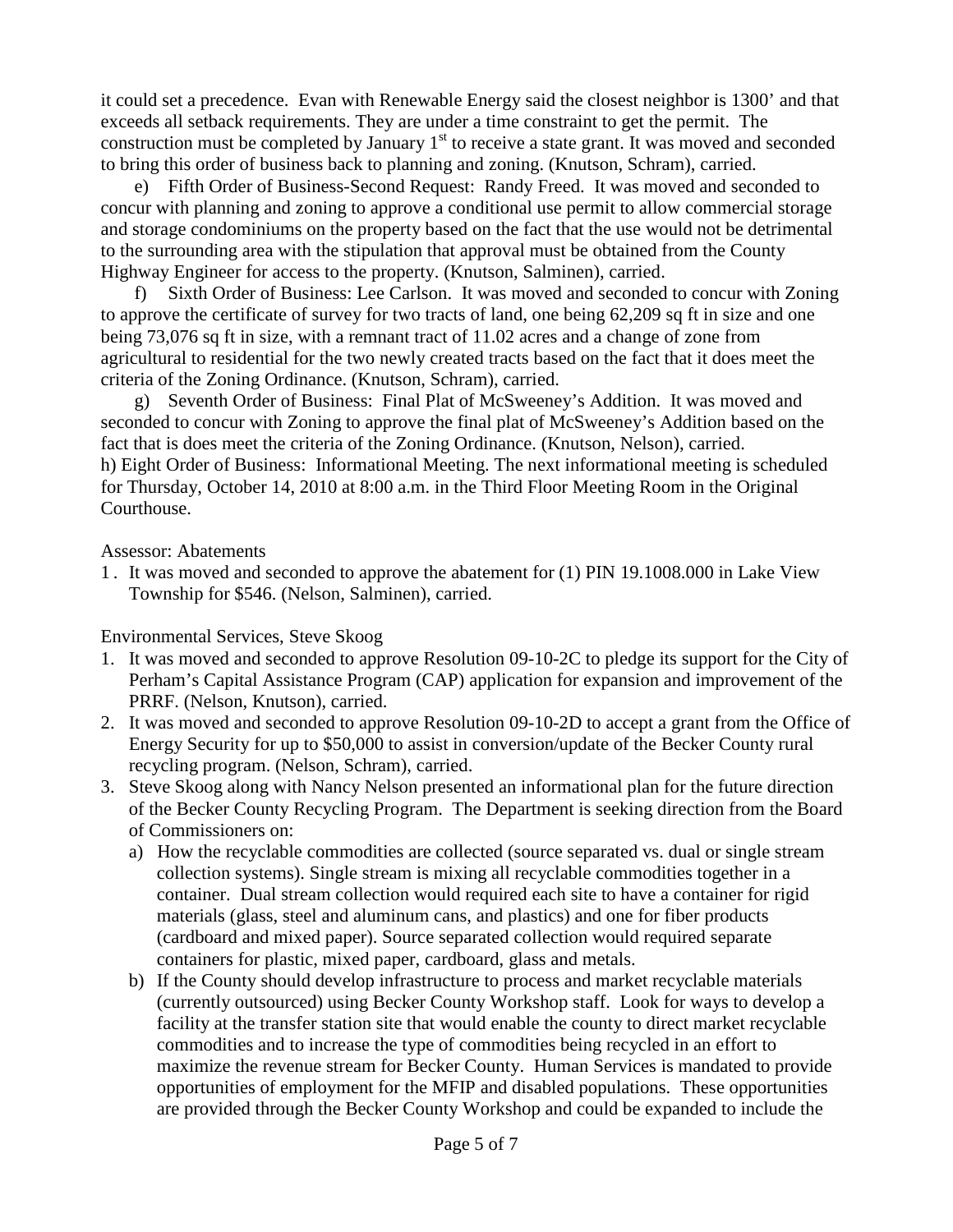recycling program. The current Workshop facility is not large enough to provide any more services.

c) If the County should partner with neighboring Counties in regards to the collection and marketing of the recyclable commodities. This may include commodities that are not currently being recycled such as electronic waste, mattresses, books and clothing

Park and Recreation; Mark Lohmeier presented:

- 1. It was moved and seconded to remove the Capital Equipment Request at Mr. Lohmeier request, Resolution 09-10-2E. (Knutson, Nelson), carried.
- 2. It was moved and seconded to approve the Forest Riders Snowmobile Club Recreational Trail Permit Renewal. (Nelson, Salminen), carried.

Veteran Services, Lauri Brooke

- 1. It was moved and seconded to approve Resolution 09-10-2A, CVSO Operational Improvement Grant in the amount of \$4,200.00. (Schram, Salminen), carried.
- 2. It was moved and seconded to approve Resolution 09-10-2B, contract for a new copier.
- 3. Lauri reported that there is now a Military Life Counselor in the office.

Sunnyside Nursing Home

- 1. Janet Green and Blaine Gamst requested consideration for the following:
	- The Equitable Cost Sharing Program has been offered to the publically owned nursing homes to allow the governmental owner to contribute funds to the operation of the facility and receive a federal match. The program runs from January 1, 2011 to September 30, 2015. Participation is voluntary and if you enter the program it is for the full duration. The suggested increase is \$5.00 per day resulting in \$71,000 additional revenue and would require an annual contribution of \$28,000 to \$30,000 from the county. The dead line for the application is September 30, 2012. It moved and seconded to approve the Equitable Cost Sharing Program. (Nelson, Schram), carried.

Highway, Brad Wentz Presented:

- 1. Mr. Wentz spoke about the five year plan and the need to look at prioritizing projects. He extended an invitation to the commissioners to go on a tour of the roads. It was moved and seconded to depart from the Highway Department on October  $13<sup>th</sup>$  at 8:00 a.m. (Nelson, Knutson), carried. Commissioner Nelson extended an invitation to the press to attend.
- 2. Construction update. The North Washington they are pouring this week and they have until the end of this week to finish the pouring. The final intersection might be completed Monday. October  $8<sup>th</sup>$  is the date it must be open to through traffic.
- 3. It was moved and seconded to approve Resolution 09-10-2F, to accept said completed project; S.P.03-611-12, for and on behalf of the County of Becker and authorize final payment in the amount of \$91,684.89 to be prepared by the County Engineer. (Knutson, Nelson), carried.

Closed Session

- 1. It was moved and seconded to close the session to discuss union negotiations. (Knutson, Nelson), carried.
- 2. It was moved and seconded to open the session. (Nelson, Knutson), carried.

There being no further business, the meeting was recessed for lunch.